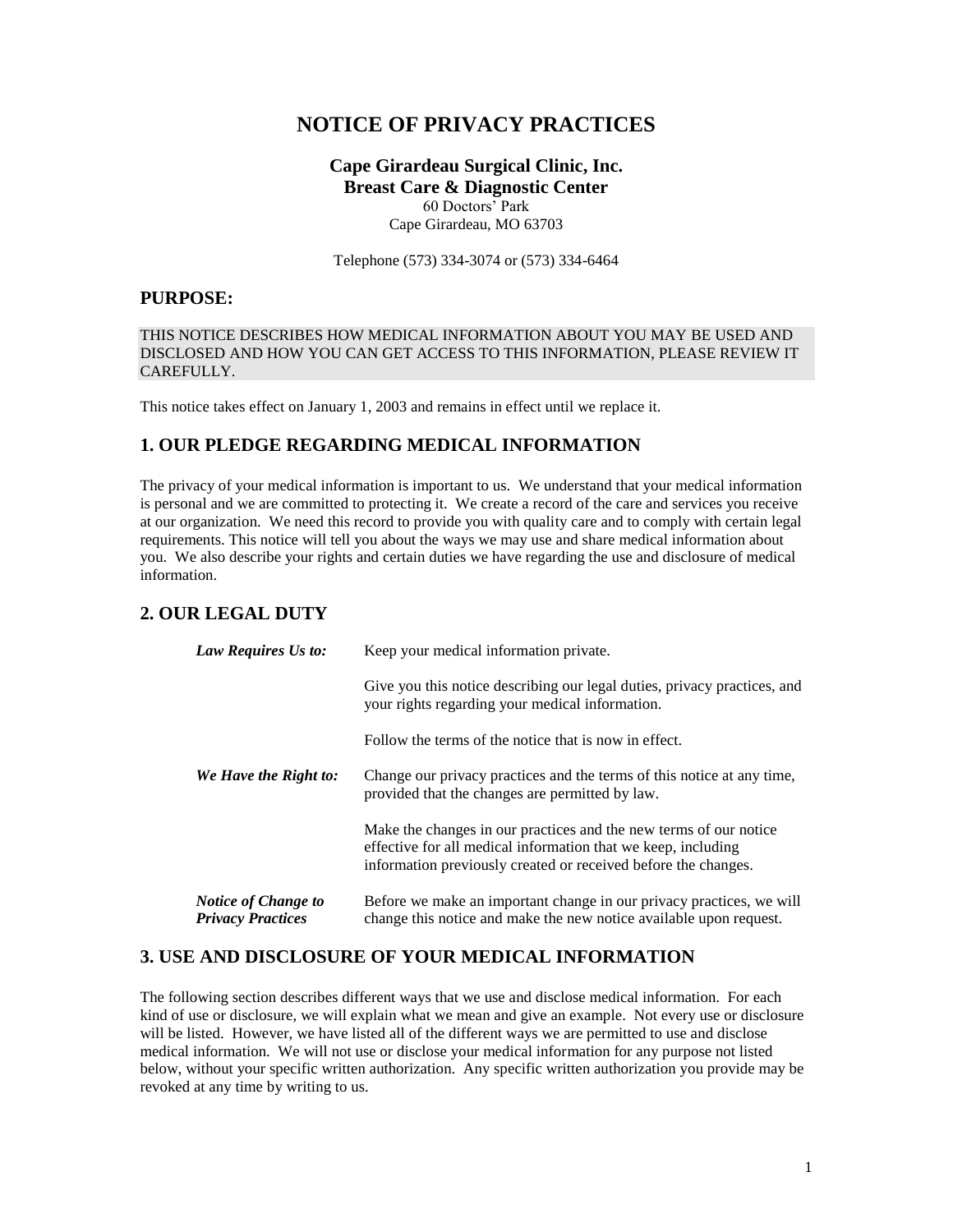### **FOR TREATMENT:**

We may use medical information about you to provide you with medical treatment or services. We may disclose medical information about you to doctors, nurses, technicians, medical students, or other people who are taking care of you.

*Example:* You are in the hospital with a broken leg. You also have diabetes. A number of health care and support staff need to know about your diabetes during your stay:

> 1. The doctor treating you for the broken leg needs to know if you have diabetes because diabetes may slow down the healing process.

2. The dietitian needs to know about your diabetes to arrange proper meals.

3. The pharmacy need to know about possible medicines that you may need as a diabetic.

4. The information about your diabetes may help in diagnostics, testing, and x-ray work.

We may also share medical information about you to your other health care providers to assist them in treating you.

### **FOR PAYMENT:**

We may use and disclose your medical information for payment purposes.

*Example:* You are treated in the hospital for a broken leg.

1. We may need to give your health insurance plan information about surgery you received at our organization so that your health plan will pay us or repay you for any surgery that you paid for.

2. We may also tell your health plan about a treatment you are going to receive to get approval or to determine if you plan will pay for the treatment.

#### **FOR HEALTH CARE OPERATIONS:**

We may use and disclose your medical information for our health care operations. This might include measuring and improving quality, evaluating the performance of employees, conducting training programs, and getting the accreditation, certificates, licenses, and credentials, we need to serve you.

#### **ADDITIONAL USES AND DISCLOSURES**:

In addition to using and disclosing your medical information for treatment, payment, and health care operations, we may use and disclose medical information for the following purposes.

| <b>Facility Directory:</b> | Unless you notify us that you object, the following medical information<br>About you will be placed in our facilities' directories: |
|----------------------------|-------------------------------------------------------------------------------------------------------------------------------------|
|                            | Your name                                                                                                                           |
|                            | Your location in our facility                                                                                                       |
|                            | Your condition described in general terms                                                                                           |
|                            | Your religious affiliation, if any                                                                                                  |
|                            |                                                                                                                                     |

We may disclose this information to members of the clergy or, except for your religious affiliation, to others who contact us and ask for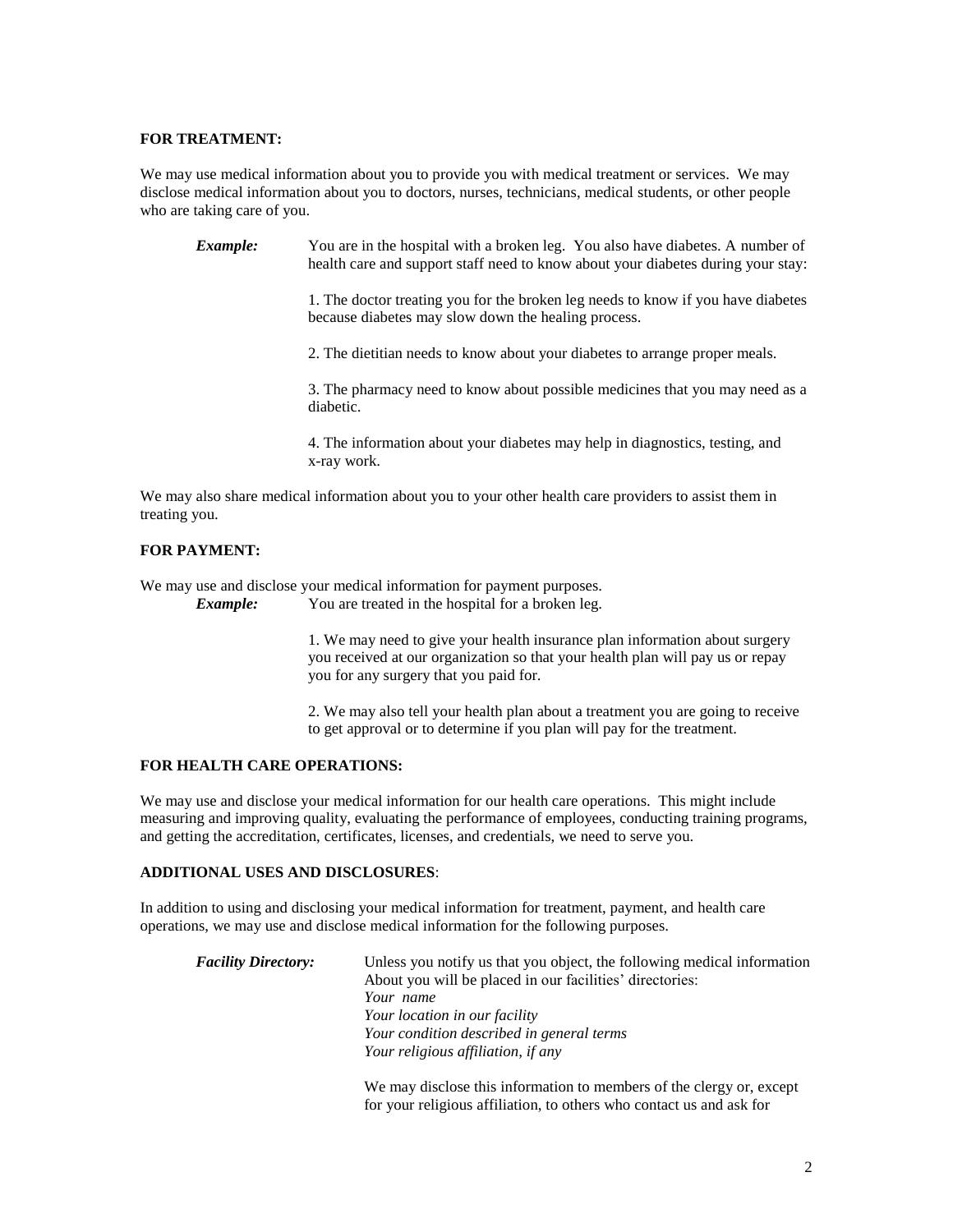|                                                                            | information about you by name.                                                                                                                                                                                                                                                                                                                                                                                                                                                                                                                                                                                                                                                                                              |
|----------------------------------------------------------------------------|-----------------------------------------------------------------------------------------------------------------------------------------------------------------------------------------------------------------------------------------------------------------------------------------------------------------------------------------------------------------------------------------------------------------------------------------------------------------------------------------------------------------------------------------------------------------------------------------------------------------------------------------------------------------------------------------------------------------------------|
| <b>Notification</b>                                                        | Medical information to notify or help notify:<br>A family member                                                                                                                                                                                                                                                                                                                                                                                                                                                                                                                                                                                                                                                            |
|                                                                            | Your personal representative                                                                                                                                                                                                                                                                                                                                                                                                                                                                                                                                                                                                                                                                                                |
|                                                                            | Another person responsible for your care                                                                                                                                                                                                                                                                                                                                                                                                                                                                                                                                                                                                                                                                                    |
|                                                                            | We will share information about your location, general condition, or<br>death. If you are present, we will give your permission if possible<br>before we share, or give you the opportunity to refuse permission.<br>In case of emergency, and if you are not able to give or refuse<br>permission, we will share only the health information that is directly<br>necessary for your health care, according to our professional judgment.<br>To make decisions in your best interest about allowing someone to pick<br>up medicine, medical supplies, x-ray or medical information for you.                                                                                                                                 |
| <b>Disaster Relief</b>                                                     | Medical information with a public or private organization or person<br>who can legally assist in disaster relief efforts.                                                                                                                                                                                                                                                                                                                                                                                                                                                                                                                                                                                                   |
| <b>Fundraising</b>                                                         | We may provide medical information to one of our affiliated<br>fundraising foundations to contact you for fundraising purposes. We<br>will limit our use and sharing to information that describes you in<br>general, not personal, terms and the dates of your health care. In any<br>fundraising materials, we will provide you a description of how you<br>may choose not to receive future fundraising communications.                                                                                                                                                                                                                                                                                                  |
| <b>Research in Limited</b><br><b>Circumstances</b>                         | Medical information for research purposes in limited circumstances<br>where the research has been approved by a review board that has<br>reviewed the research proposal and established protocols to ensure<br>the privacy of medical information.                                                                                                                                                                                                                                                                                                                                                                                                                                                                          |
| <b>Funeral Director, Coroner,</b><br><b>Medical Examiner:</b>              | To help them carry out their duties, we share the medical information<br>of a person who has died with a coroner, medical examiner funeral<br>director, or an organ procurement organization.                                                                                                                                                                                                                                                                                                                                                                                                                                                                                                                               |
| <b>Specialized Government</b>                                              | Subject to certain requirements, we may disclose or use health<br>information for military personnel and veterans, for national security<br>and intelligence activities, for protective services for the President and<br>others, for medical suitability determinations for the Department of<br>State, for correctional institutions and other law enforcement custodial<br>situations, and for government programs providing public benefits.                                                                                                                                                                                                                                                                            |
| <b>Court Orders and Judicial and</b><br><b>Administrative Proceedings:</b> | We may disclose medical information in response to a court or<br>administrative order, subpoena, discovery request, or other lawful<br>process, under certain circumstances. Under limited circumstances,<br>such as court order, warrant, or grand jury subpoena, we may share<br>your medical information with law enforcement officials. We may<br>share limited information with a law enforcement official concerning<br>the medical information of a suspected, fugitive, material witness,<br>crime victim, or missing person. We may share the medical<br>information of an inmate or other person in lawful custody with a law<br>enforcement official or correctional institution under certain<br>circumstances. |
| <b>Public Health Activities:</b>                                           | As required by law, we may disclose your medical information to<br>public health or legal authorities charged with preventing or controlling                                                                                                                                                                                                                                                                                                                                                                                                                                                                                                                                                                                |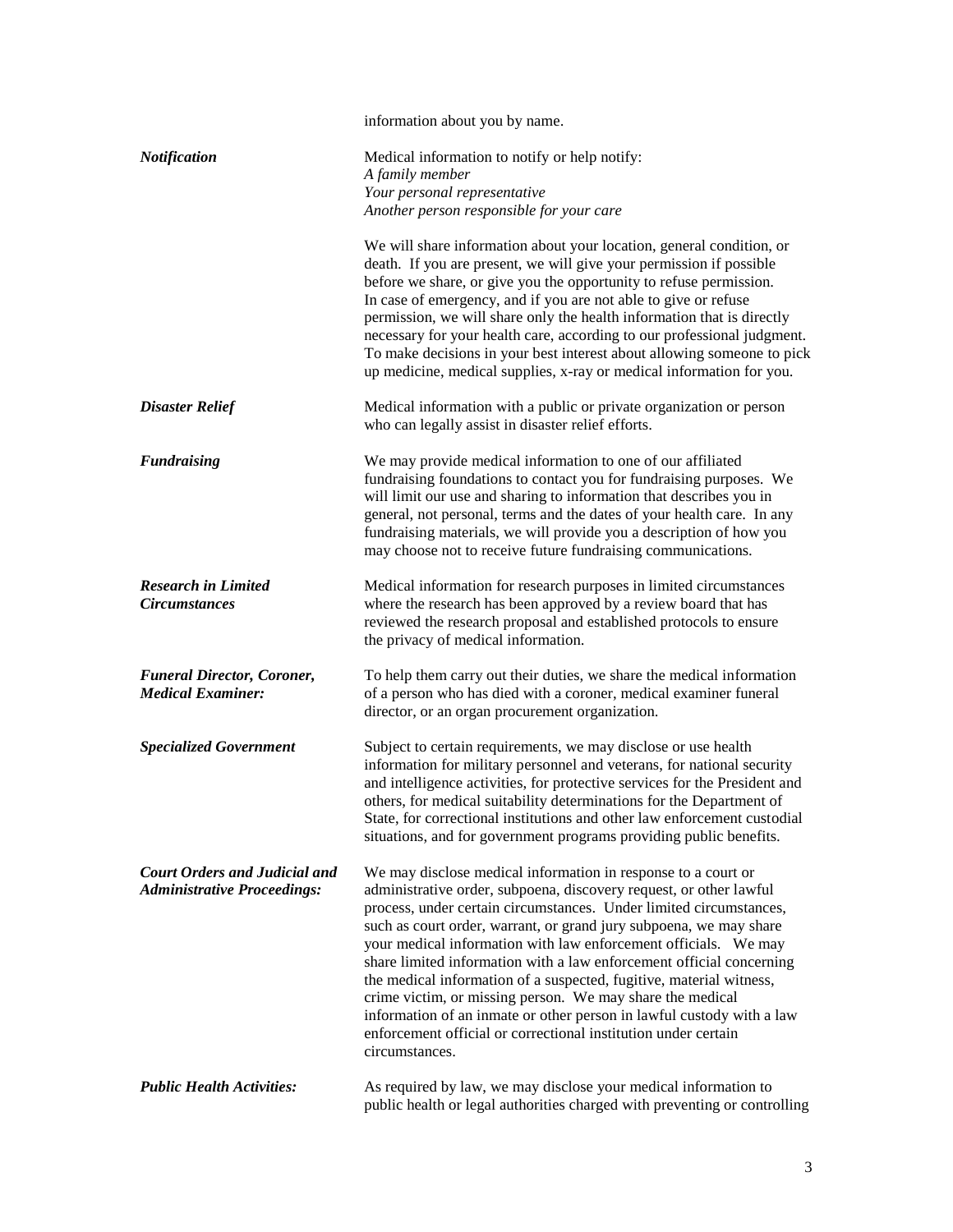|                                                                 | disease, injury or disability, including child abuse or neglect. We may<br>also disclose your medical information to persons subject to<br>jurisdiction of the Food and Drug Administration for purposes of<br>reporting adverse events associated with product defects or problems,<br>to enable product recalls, repairs or replacement, to track products, or<br>to conduct activities required by the Food and Drug Administration.<br>We may also, when we are authorized by law to do so, notify a person<br>who may have been exposed to a communicable disease or otherwise<br>be at risk of contracting or spreading a disease or condition. |
|-----------------------------------------------------------------|-------------------------------------------------------------------------------------------------------------------------------------------------------------------------------------------------------------------------------------------------------------------------------------------------------------------------------------------------------------------------------------------------------------------------------------------------------------------------------------------------------------------------------------------------------------------------------------------------------------------------------------------------------|
| <b>Victims of Abuse, Neglect</b><br><b>Or Domestic Violence</b> | We may disclose medical information to appropriate authorities if we<br>reasonably believe that you are a possible victim of abuse, neglect, or<br>domestic violence or the possible victim of other crimes. We may<br>share you medical information if it is necessary to prevent a serious<br>threat to your health or safety or the health or safety of others. We may<br>share medical information when necessary to help law enforcement<br>officials capture a person ho has admitted to being part of a crime or<br>has escaped from legal custody.                                                                                            |
| <b>Workers Compensation:</b>                                    | We may disclose health information when authorized and necessary to<br>comply with laws relating to workers compensation or other similar<br>programs.                                                                                                                                                                                                                                                                                                                                                                                                                                                                                                |
| <b>Health Oversight Activities:</b>                             | We may disclose medical information to an agency providing health<br>oversight for oversight activities authorized by law, including audits,<br>civil, administrative, or criminal investigations or proceedings,<br>inspections, licensure or disciplinary actions, or other authorized<br>activities.                                                                                                                                                                                                                                                                                                                                               |
| Law Enforcement:                                                | Under certain circumstances, we may disclose health information to<br>law enforcement officials. These circumstances include reporting<br>required by certain laws (such as the reporting of certain types of<br>wounds), pursuant to certain subpoenas or court orders, reporting<br>limited information concerning identification and location at the<br>request of a law enforcement official, reports regarding suspected<br>victims of crimes at the request of a law enforcement official, reporting<br>death, crimes on our premises, and crimes in emergencies.                                                                               |

# **4. YOUR INDIVIDUAL RIGHTS**

*You Have a Right to:* 1. Look at or get copies of your medical information. You may request that we provide copies in a format other than photocopies. We will use the format you request unless it is not practical for us to do so. You must make your request in writing. You may get the form to request access by using the contact information listed at the end of this notice. You may also request access by sending a letter to the contact person listed at the end of this notice.

> 2. If you request copies, we will charge you \$23.94 plus \$0.55 for each page, and postage if you want the copies mailed to you. Contact us using the information listed at the end of this notice for a full explanation of our fee schedule.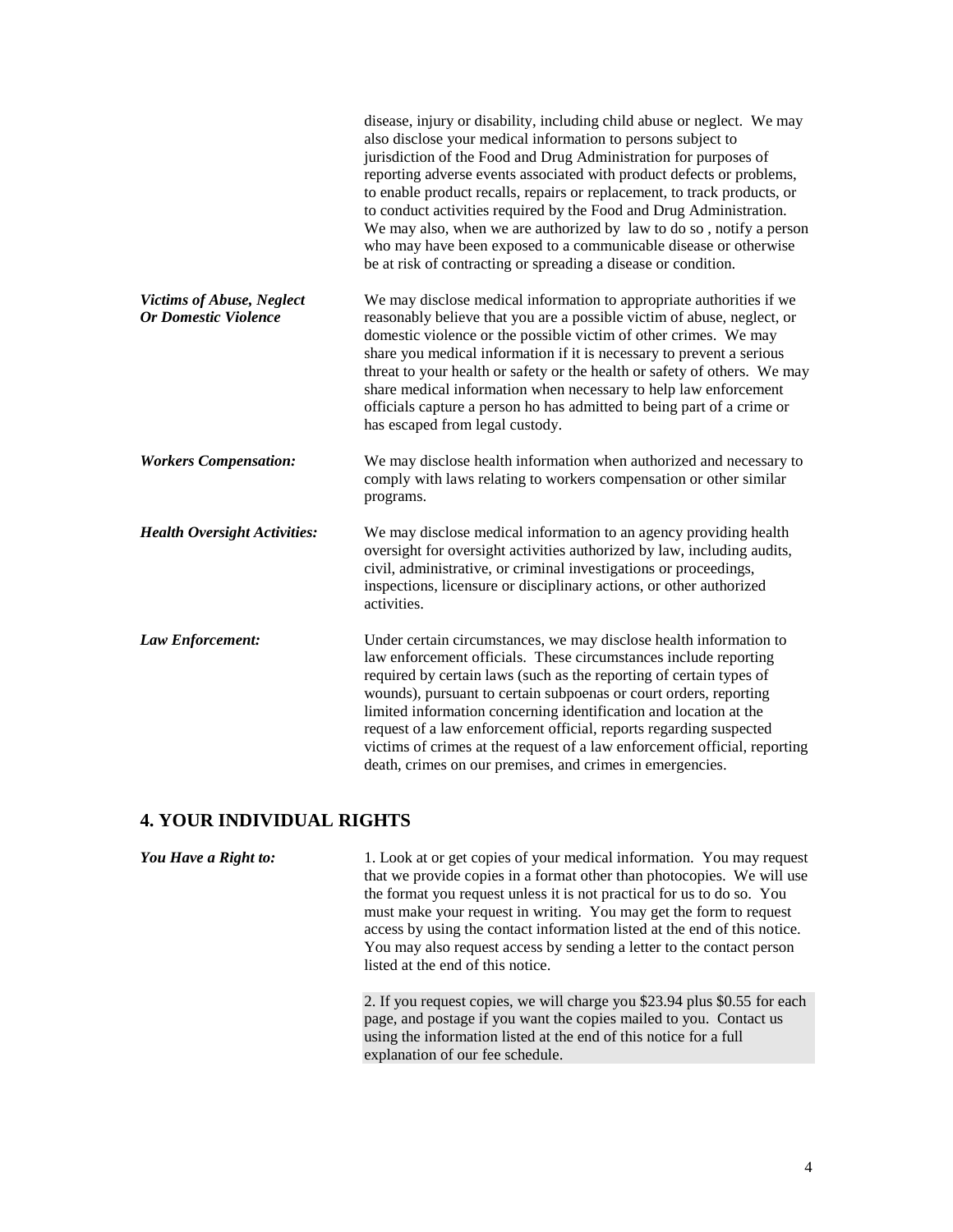3. Receive a list of all the times we or our business associates shared your medical information for purposes other than treatment, payment and health care operations and other specified exceptions.

4. Request that we place additional restriction on our use or disclosure of your medical information. We are not required to agree to these additional restrictions, but if we do, we will abide by our agreement (except in the case of an emergency).

5. Request that we communicate with you about your medical information by different means or to different locations. Your request that we communicate your medical information to you by different means or at different locations must be made in writing to the contact person listed at the end of this notice.

6. Request that we change your medical information. We may deny your request if we did not create the information you want changed or for certain other reasons. If we deny your request, we will provide you a written explanation. You may respond with a statement of disagreement that will be added to the information you wanted changed. If we accept your request to change the information we will make reasonable efforts to tell others, including people you name, of the change and to include the changes in any future sharing of that information.

7. If you have received this notice electronically, and wish to receive a paper copy, you have the right to obtain a paper copy by making a request in writing to the contact person listed at the end of this notice.